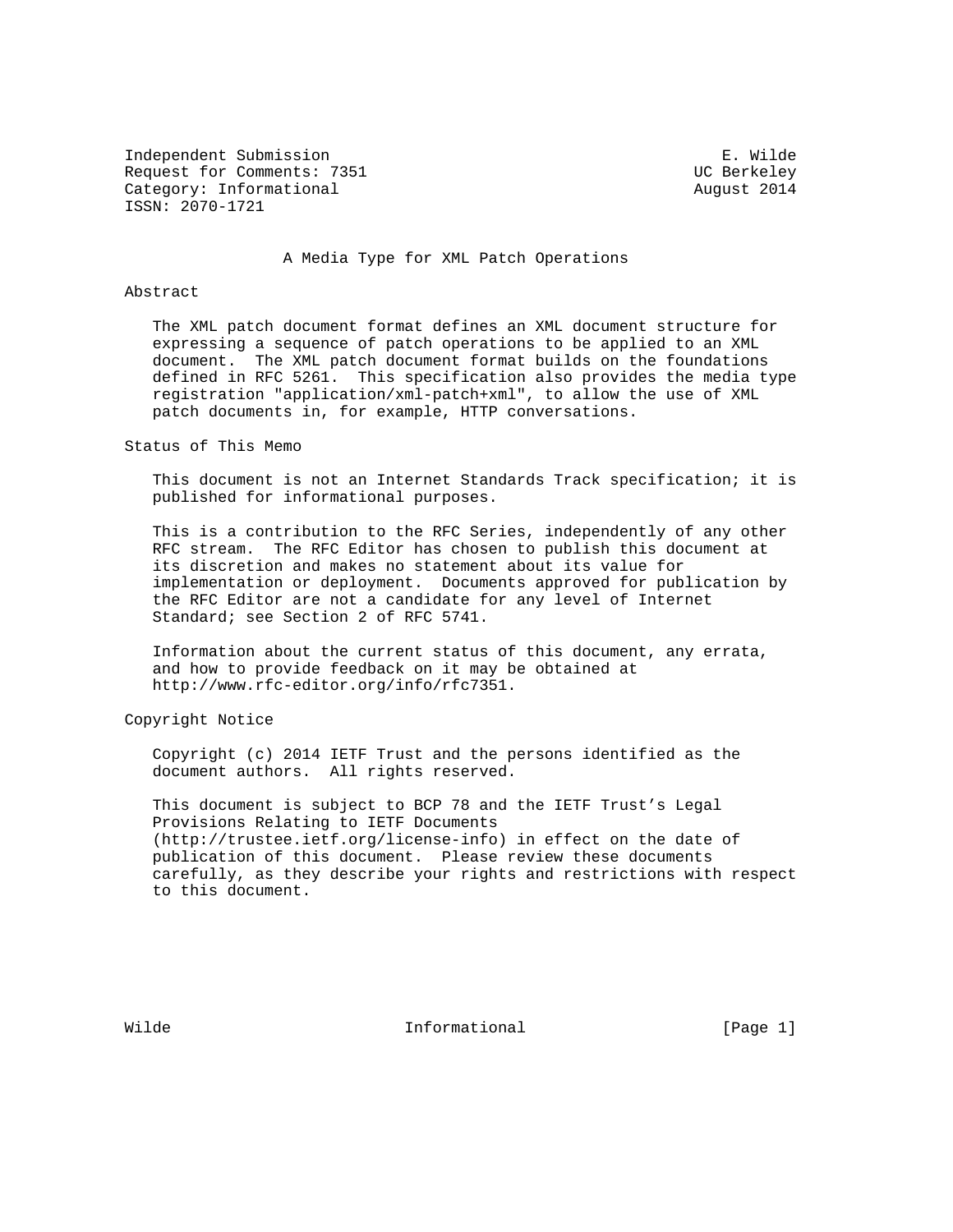Table of Contents

| Introduction $\ldots \ldots \ldots \ldots \ldots \ldots \ldots \ldots$ |     |
|------------------------------------------------------------------------|-----|
|                                                                        | 3   |
| Patch Document Format                                                  | 3   |
|                                                                        | 5   |
|                                                                        | 5   |
| 4.                                                                     | 7   |
| 5.                                                                     | 7   |
| 6                                                                      | 7   |
| Normative References<br>$6.1$ .                                        | 7   |
| 6.2. Informative References                                            | 7   |
| Appendix A. Implementation Hints                                       | 9   |
| $A.1$ .                                                                | 9   |
|                                                                        | 1 O |
|                                                                        | 12. |
|                                                                        |     |

## 1. Introduction

 The Extensible Markup Language (XML) [RFC7303] is a common format for the exchange and storage of structured data. HTTP PATCH [RFC5789] extends HTTP [RFC7231] with a method to perform partial modifications to resources. HTTP PATCH requires that patch documents be sent along with the request, and it is therefore useful for there to be standardized patch document formats (identified by media types) for popular media types.

 The XML patch media type "application/xml-patch+xml" is an XML document structure for expressing a sequence of operations to apply to a target XML document, suitable for use with the HTTP PATCH method. Servers can freely choose which patch formats they want to accept, and "application/xml-patch+xml" could be a simple default format that can be used unless a server decides to use a different (maybe more sophisticated) patch format for XML.

 The format for patch documents is based on the XML patch framework defined in RFC 5261 [RFC5261]. While RFC 5261 does define a concrete syntax as well as the media type "application/patch-ops-error+xml" for error documents, it only defines XML Schema (XSD) [W3C.REC-xmlschema-1-20041028] types for patch operations. The concrete document format and the media type for patch operations are defined in an XSD defined in this specification.

 This specification relies on RFC 5261 but also requires that errata reported to date are taken into account. The main reason for the errata is the problematic ways in which RFC 5261 relies on XML Path Language (XPath) as the expression language for selecting the location of a patch, while at the same time XPath's data model does

Wilde **Informational Informational** [Page 2]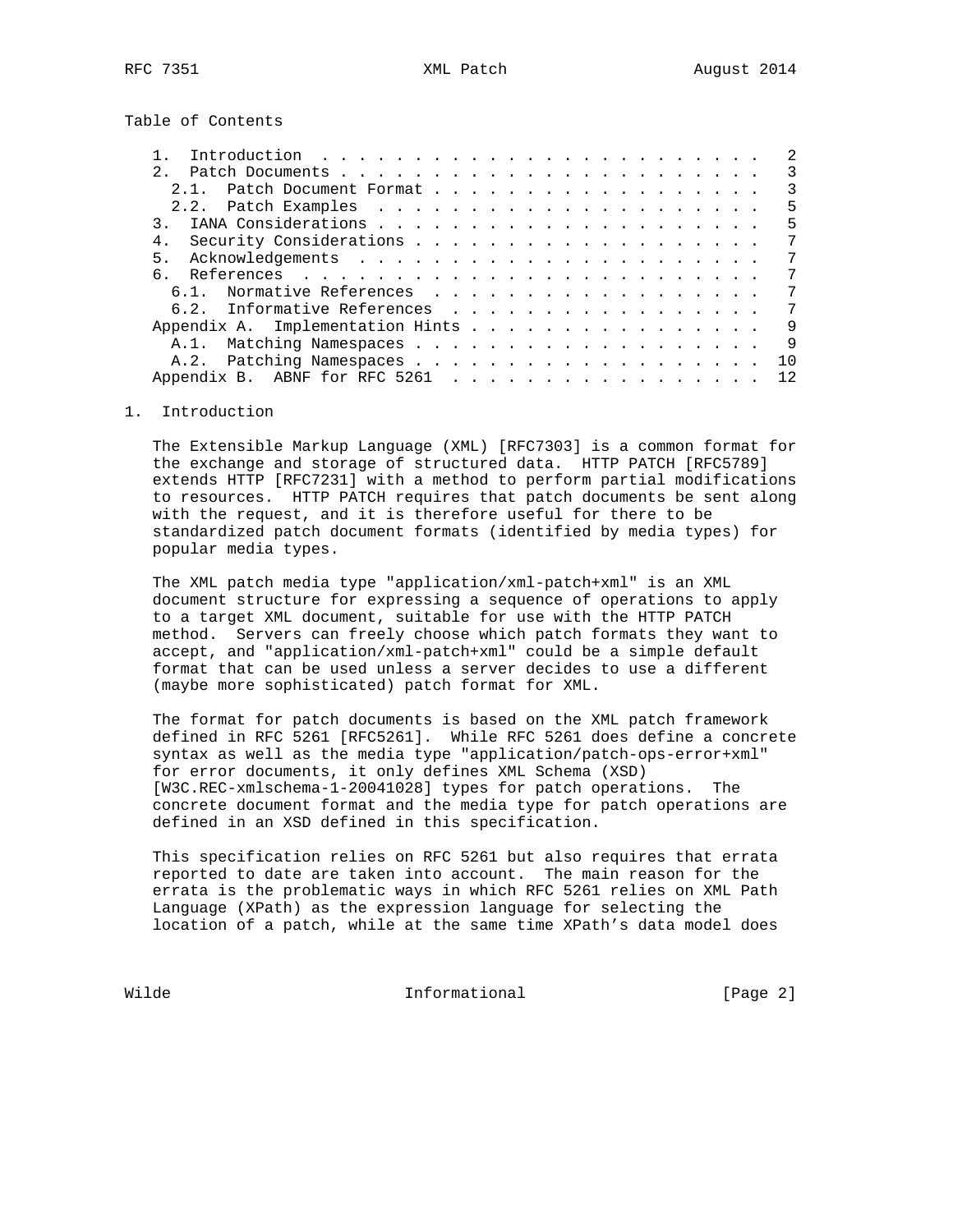not contain sufficient information to determine whether such a selector indeed can be used for a patch operation or should result in an error. Specifically, the problem occurs with namespaces, where XPath does not expose namespace declaration attributes, while the patch model needs them to determine whether or not a namespace patch is allowed. Appendix A contains more information about the general problem and errata reports.

2. Patch Documents

 The following sections describe and illustrate the XML patch document format.

2.1. Patch Document Format

 The XML patch document format is based on a simple schema that uses a "patch" element as the document element and allows an arbitrary sequence of "add", "remove", and "replace" elements as the children of the document element. These children follow the semantics defined in RFC 5261, which means that each element is treated as an individual patch operation, and the result of each patch operation is a patched XML document that is the target XML document for the next patch operation.

 The following simple example patch document contains a single patch operation. This operation adds a new attribute called "new-attribute" to the document element of the target XML document. An XML patch document always uses a "patch" element in the "urn:ietf:rfc:7351" namespace as the document element that contains zero or more patch operation elements, which are also in the "urn:ietf:rfc:7351" namespace.

 <p:patch xmlns:p="urn:ietf:rfc:7351"> <p:add sel="\*" type="@new-attribute">value</p:add> </p:patch>

 The following more complex example patch document uses the example from RFC 5261, Section A.18 (but changing the example namespaces to example.com URIs); it uses the same "patch" element and XML namespace as shown in the simpler example. It shows the general structure of an XML patch document with multiple operations, as well as an example of each operation.

Wilde **Informational** Informational **Informational** [Page 3]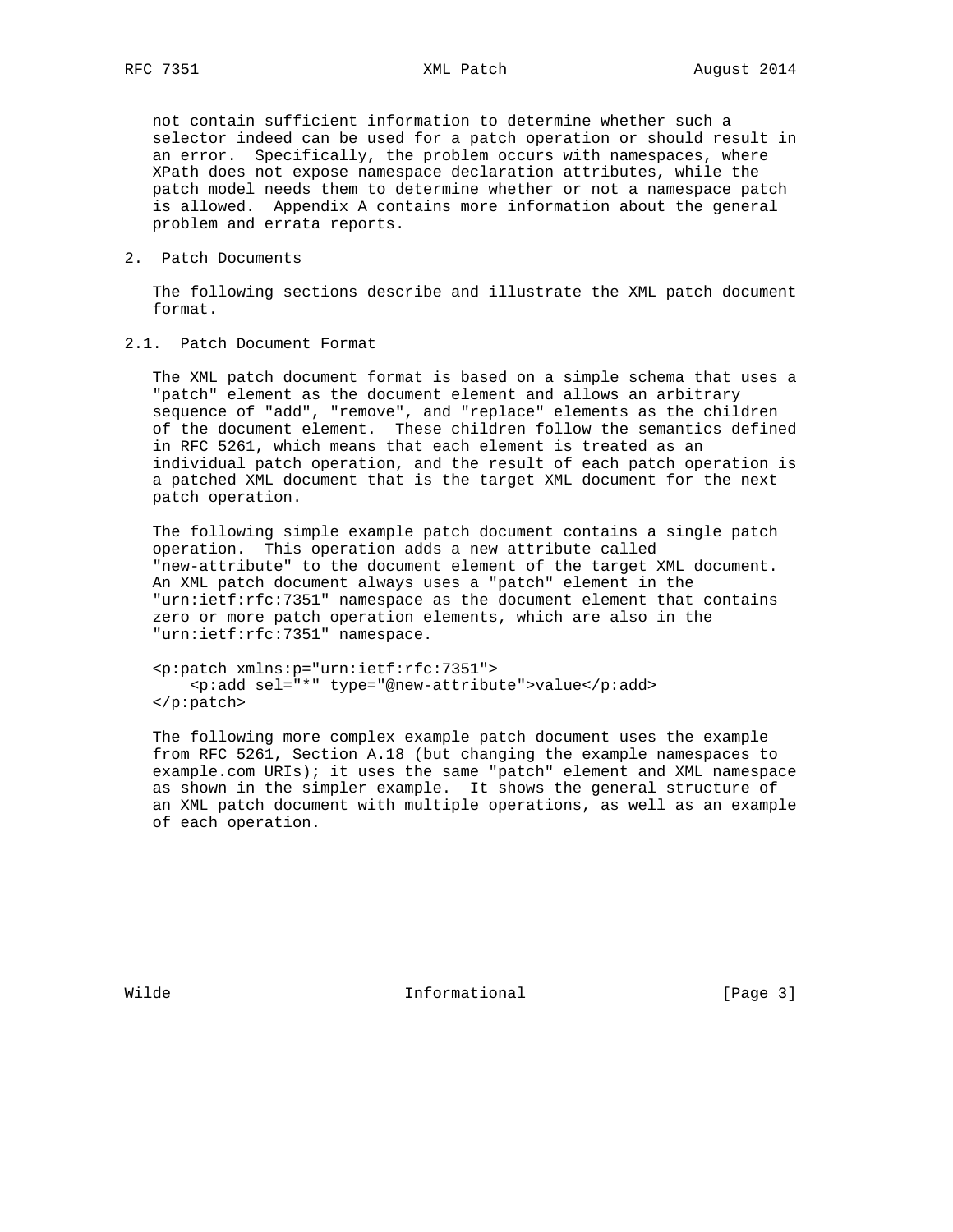```
 <p:patch xmlns="http://example.com/ns1"
          xmlns:y="http://example.com/ns2"
          xmlns:p="urn:ietf:rfc:7351">
     <p:add sel="doc/elem[@a='foo']">
         <!-- This is a new child -->
         <child id="ert4773">
             <y:node/>
         </child>
    \langle p:add\rangle <p:replace sel="doc/note/text()">Patched doc</p:replace>
     <p:remove sel="*/elem[@a='bar']/y:child" ws="both"/>
     <p:add sel="*/elem[@a='bar']" type="@b">new attr</p:add>
 </p:patch>
```
 As this example demonstrates, both the document element "patch" and the patch operation elements are in the same XML namespace. This is the result of RFC 5261 only defining types for the patch operation elements, which then can be reused in schemas to define concrete patch elements.

 RFC 5261 defines XSD [W3C.REC-xmlschema-1-20041028] for the patch operation types. The following schema for the XML patch media type is based on the types defined in RFC 5261, which are imported as "rfc5261.xsd" in the following schema. The schema defines a "patch" document element, and then allows an unlimited (and possibly empty) sequence of the "add", "remove", and "replace" operation elements, which are directly based on the respective types from the schema defined in RFC 5261.

```
 <xs:schema targetNamespace="urn:ietf:rfc:7351"
            xmlns:xs="http://www.w3.org/2001/XMLSchema">
     <xs:import schemaLocation="rfc5261.xsd"/>
     <xs:element name="patch">
         <xs:complexType>
             <xs:choice minOccurs="0" maxOccurs="unbounded">
                 <xs:element name="add" type="add"/>
                 <xs:element name="remove" type="remove"/>
                 <xs:element name="replace" type="replace"/>
             </xs:choice>
         </xs:complexType>
     </xs:element>
 </xs:schema>
```
Wilde **Informational Informational** [Page 4]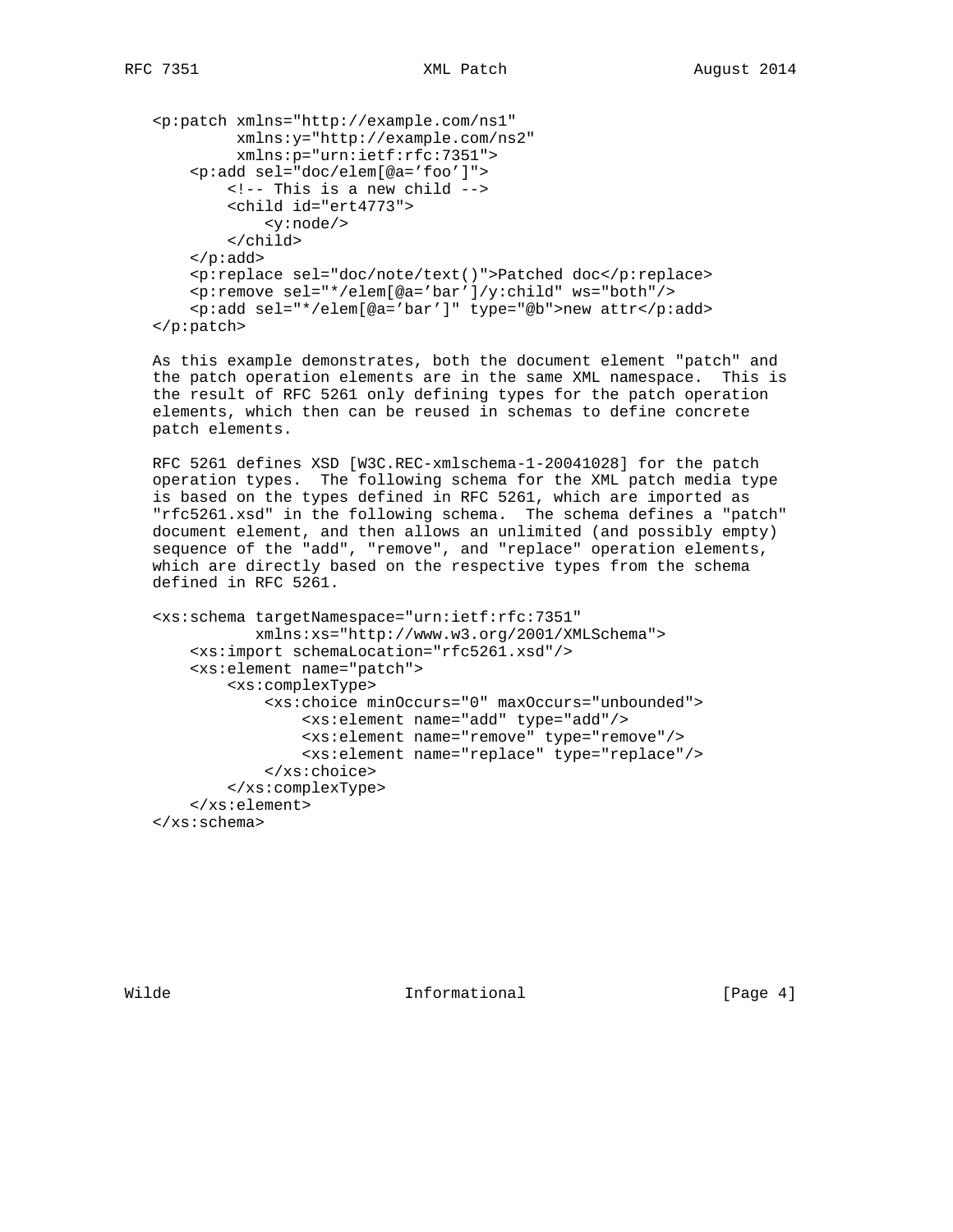2.2. Patch Examples

 Since the semantics of the XML patch operations are defined by RFC 5261, please refer to the numerous examples in that specification for more XML patch document examples. All the examples in RFC 5261 can be taken as examples for the XML patch media type, when looking at them with two minor changes in mind.

 The two differences are that XML patch documents always use the "patch" element as the document element and that both the "patch" element and the individual operation elements in XML patch documents have to be in the XML namespace with the URI "urn:ietf:rfc:7351".

 For example, consider the patch example in RFC 5261, Appendix A.1, "Adding an Element". In this example, the patch is applied to the following XML document:

 <?xml version="1.0" encoding="UTF-8"?> <doc> <note>This is a sample document</note> </doc>

 The patch example is based on the following patch document (with the element and namespace changes described above):

<?xml version="1.0" encoding="UTF-8"?> <p:patch xmlns:p="urn:ietf:rfc:7351"> <p:add sel="doc"><foo id="ert4773">This is a new child</foo></p:add> </p:patch>

Applying the patch results in the following XML document:

 <?xml version="1.0" encoding="UTF-8"?> <doc> <note>This is a sample document</note> <foo id="ert4773">This is a new child</foo></doc>

3. IANA Considerations

 The Internet media type [RFC6838] for an XML patch document is application/xml-patch+xml.

 Type name: application Subtype name: xml-patch+xml Required parameters: none

Wilde **Informational** Informational **Informational** [Page 5]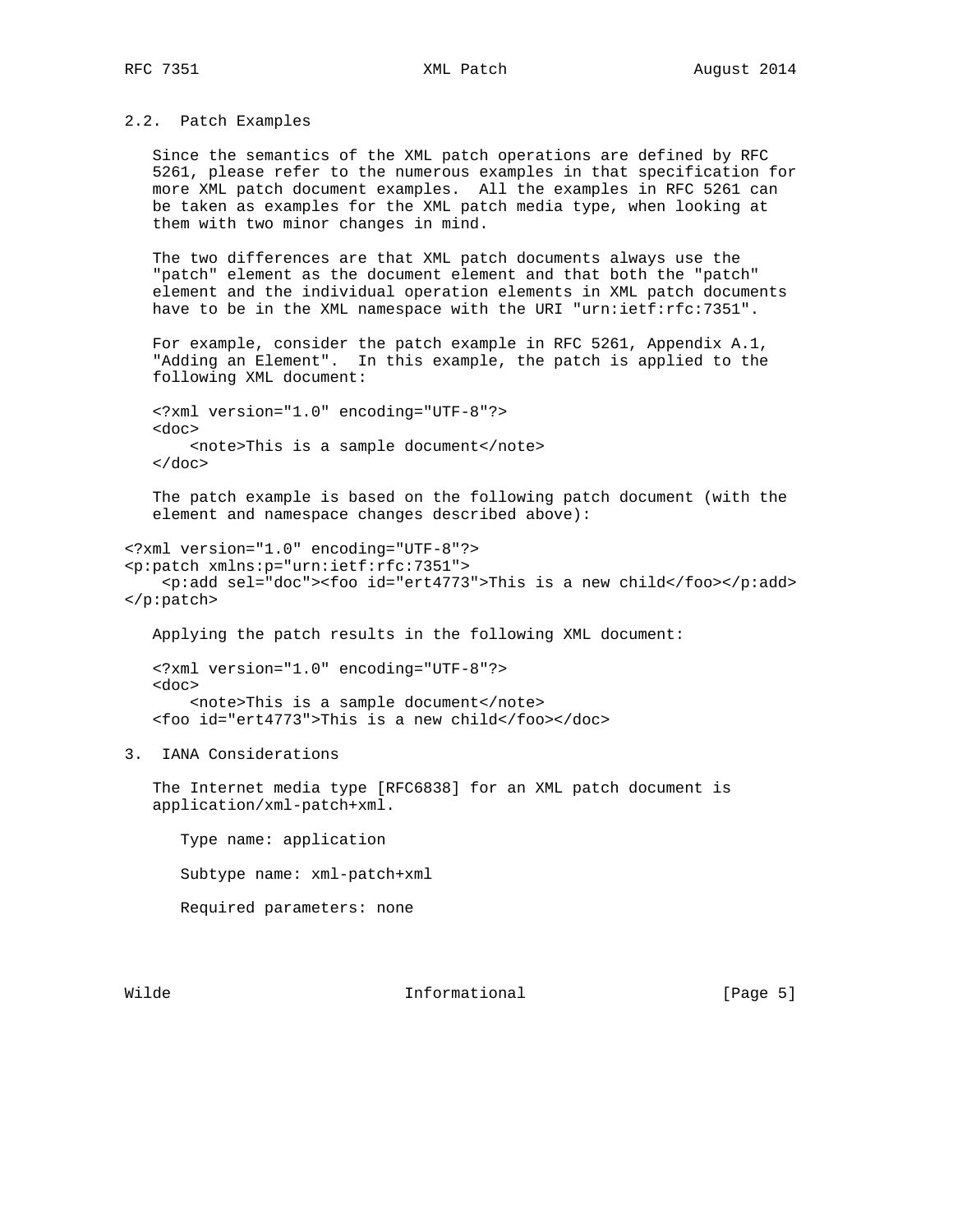Optional parameters:

 charset: Same as charset parameter for the media type "application/xml" as specified in RFC 7303 [RFC7303].

 Encoding considerations: Same as encoding considerations of media type "application/xml" as specified in RFC 7303 [RFC7303].

 Security considerations: This media type has all of the security considerations described in RFC 7303 [RFC7303], RFC 5261 [RFC5261], and RFC 3470 [RFC3470], plus those listed in Section 4.

Interoperability considerations: N/A

Published specification: RFC 7351

 Applications that use this media type: Applications that manipulate XML documents.

Additional information:

Magic number(s): N/A

 File extension(s): XML documents often use ".xml" as the file extension, and this media type does not propose a specific extension other than this generic one.

Macintosh file type code(s): TEXT

 Person & email address to contact for further information: Erik Wilde <dret@berkeley.edu>

Intended usage: COMMON

Restrictions on usage: none

Author: Erik Wilde <dret@berkeley.edu>

Change controller: IETF

Wilde **Informational Informational** [Page 6]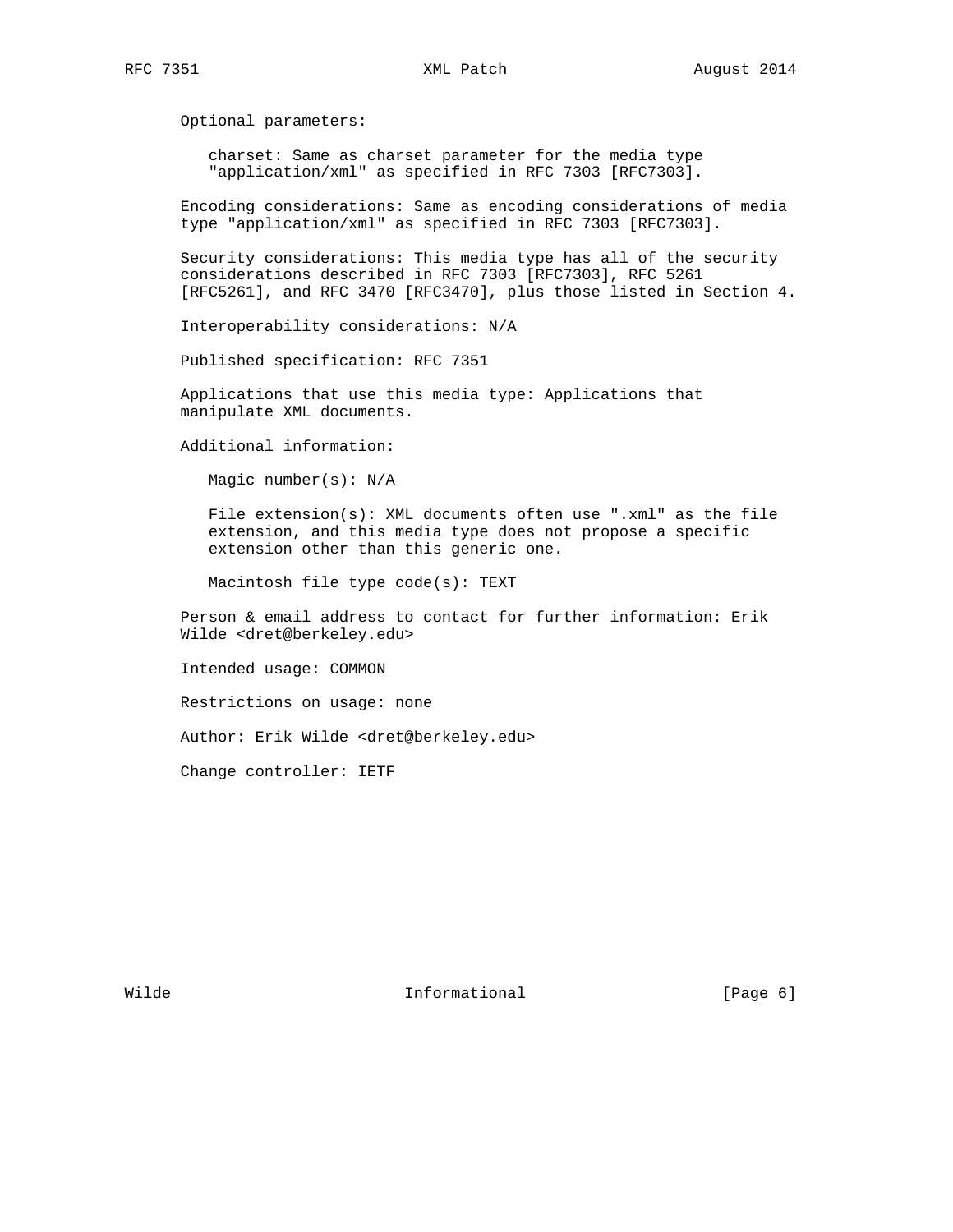4. Security Considerations

 The security considerations from RFC 5261 [RFC5261] apply to the application/xml-patch+xml media type.

 In addition, parsing XML may entail including information from external sources through XML's mechanism of external entities. Implementations, therefore, should be aware of the fact that standard parsers may resolve external entities and thus include external information as a result of applying patch operations to an XML document.

5. Acknowledgements

 Thanks for comments and suggestions provided by Bas de Bakker, Tony Hansen, Bjoern Hoehrmann, and Julian Reschke.

- 6. References
- 6.1. Normative References
	- [RFC3470] Hollenbeck, S., Rose, M., and L. Masinter, "Guidelines for the Use of Extensible Markup Language (XML) within IETF Protocols", BCP 70, RFC 3470, January 2003.
	- [RFC5234] Crocker, D. and P. Overell, "Augmented BNF for Syntax Specifications: ABNF", STD 68, RFC 5234, January 2008.
	- [RFC5261] Urpalainen, J., "An Extensible Markup Language (XML) Patch Operations Framework Utilizing XML Path Language (XPath) Selectors", RFC 5261, September 2008.
	- [RFC6838] Freed, N., Klensin, J., and T. Hansen, "Media Type Specifications and Registration Procedures", BCP 13, RFC 6838, January 2013.
	- [RFC7303] Thompson, H. and C. Lilley, "XML Media Types", RFC 7303, July 2014.
- 6.2. Informative References
	- [Err3477] RFC Errata, "Errata ID 3477", RFC 5261.
	- [Err3478] RFC Errata, "Errata ID 3478", RFC 5261.
	- [RFC5789] Dusseault, L. and J. Snell, "PATCH Method for HTTP", RFC 5789, March 2010.

Wilde **Informational Informational Informational** [Page 7]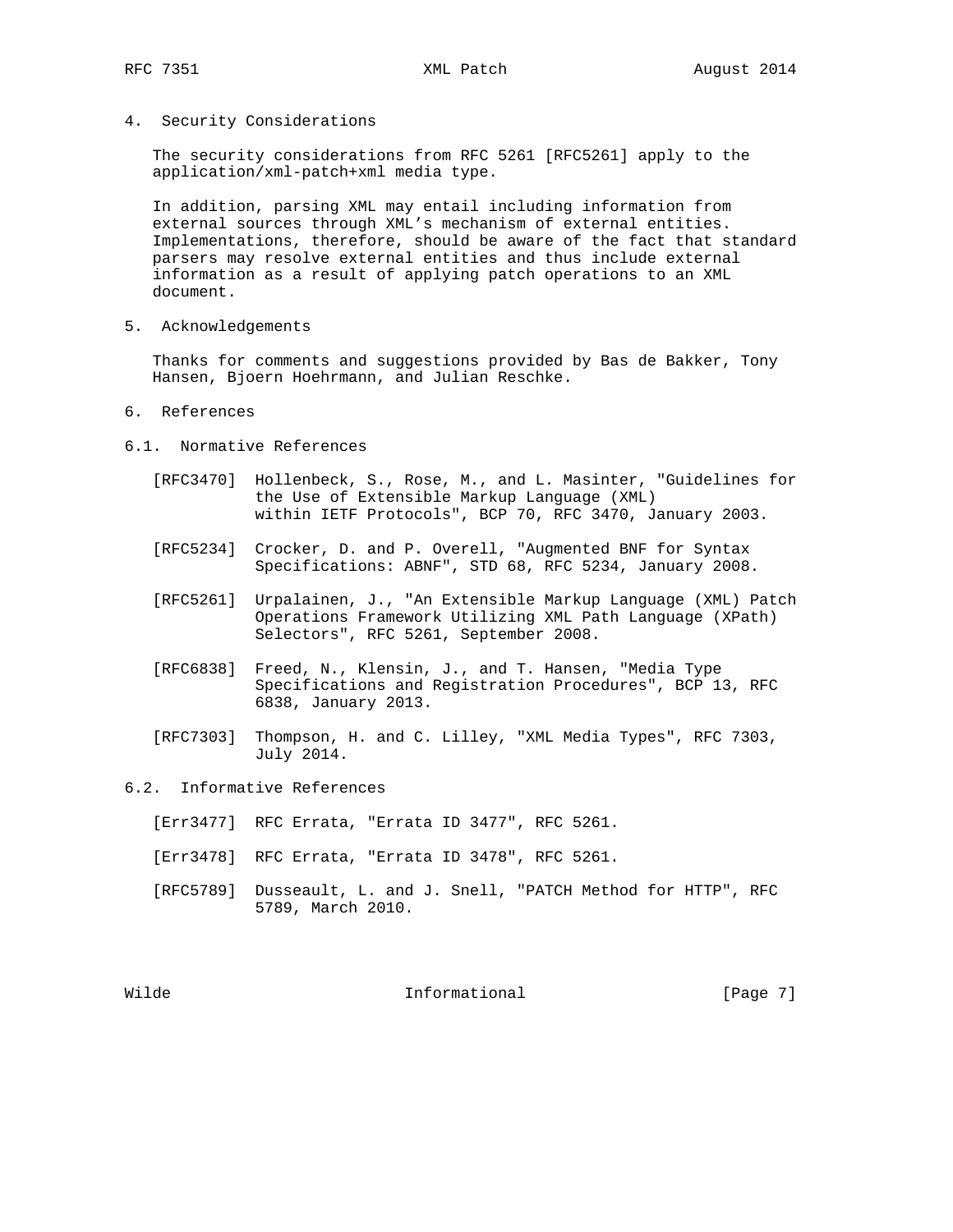[RFC7231] Fielding, R. and J. Reschke, "Hypertext Transfer Protocol (HTTP/1.1): Semantics and Content", RFC 7231, June 2014.

[W3C.REC-DOM-Level-3-Core-20040407]

 Robie, J., Wood, L., Champion, M., Hegaret, P., Nicol, G., Le Hors, A., and S. Byrne, "Document Object Model (DOM) Level 3 Core Specification", World Wide Web Consortium Recommendation REC-DOM-Level-3-Core-20040407, April 2004, <http://www.w3.org/TR/2004/REC-DOM-Level-3-Core-20040407>.

[W3C.REC-xml-20081126]

 Sperberg-McQueen, C., Yergeau, F., Paoli, J., Maler, E., and T. Bray, "Extensible Markup Language (XML) 1.0 (Fifth Edition)", World Wide Web Consortium Recommendation REC xml-20081126, November 2008, <http://www.w3.org/TR/2008/REC-xml-20081126>.

[W3C.REC-xml-names-20091208]

 Hollander, D., Layman, A., Bray, T., Tobin, R., and H. Thompson, "Namespaces in XML 1.0 (Third Edition)", World Wide Web Consortium Recommendation REC-xml-names-20091208, December 2009,

<http://www.w3.org/TR/2009/REC-xml-names-20091208>.

[W3C.REC-xmlschema-1-20041028]

 Thompson, H., Beech, D., Maloney, M., and N. Mendelsohn, "XML Schema Part 1: Structures Second Edition", World Wide Web Consortium Recommendation REC-xmlschema-1-20041028, October 2004,

<http://www.w3.org/TR/2004/REC-xmlschema-1-20041028>.

[W3C.REC-xpath-19991116]

 DeRose, S. and J. Clark, "XML Path Language (XPath) Version 1.0", World Wide Web Consortium Recommendation REC-xpath-19991116, November 1999, <http://www.w3.org/TR/1999/REC-xpath-19991116>.

[W3C.REC-xpath20-20101214]

 Boag, S., Berglund, A., Kay, M., Simeon, J., Robie, J., Chamberlin, D., and M. Fernandez, "XML Path Language (XPath) 2.0 (Second Edition)", World Wide Web Consortium Recommendation REC-xpath20-20101214, December 2010, <http://www.w3.org/TR/2010/REC-xpath20-20101214>.

Wilde **Informational Informational** [Page 8]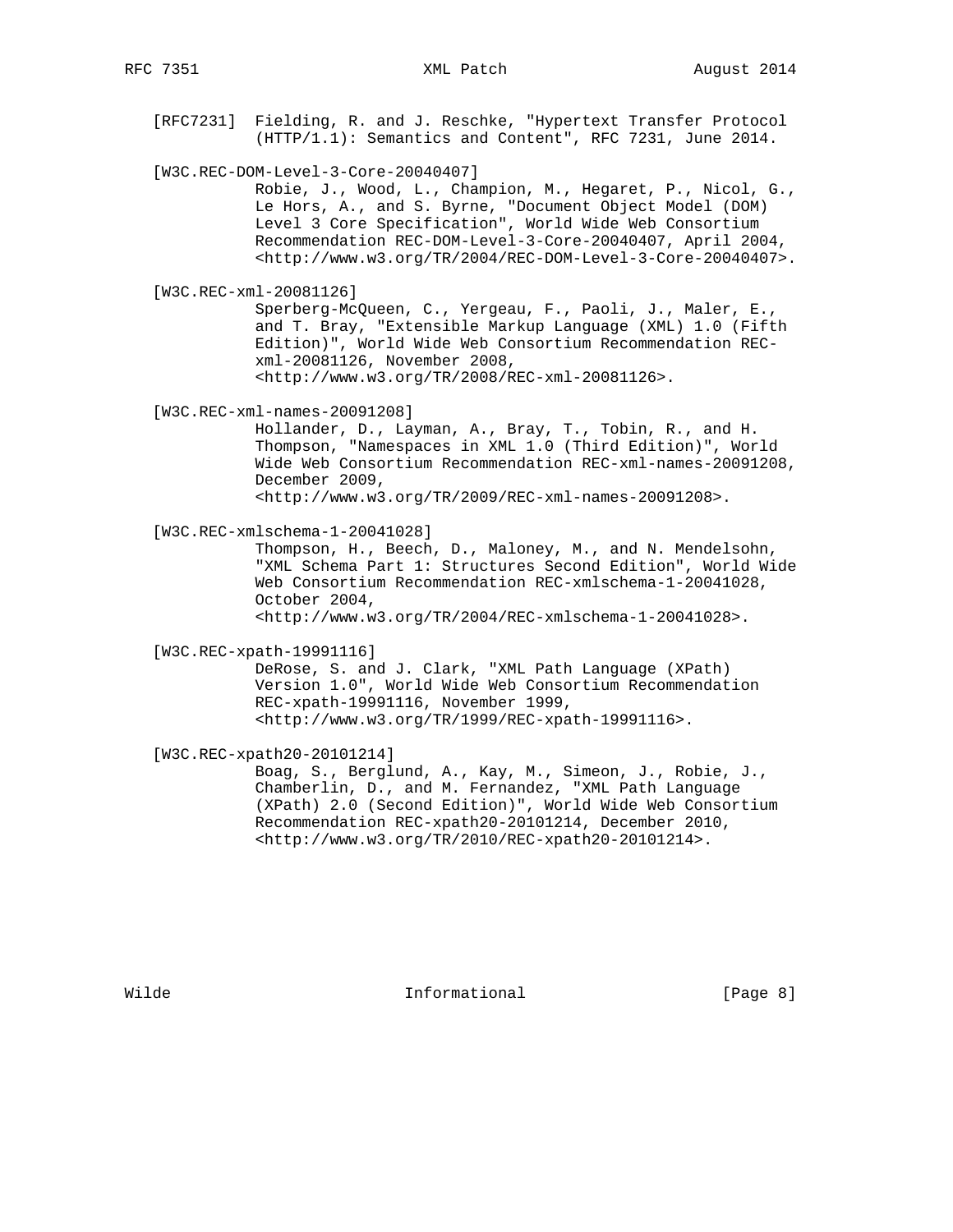Appendix A. Implementation Hints

 This section is informative. It describes some issues that might be interesting for implementers, but it might also be interesting for users of XML patch that want to understand some of the differences between standard XPath 1.0 processing and the processing model of selectors in RFC 5261.

 Specifically, the issues described in the following two sections have been identified as technical issues with RFC 5261 and have been filed as errata. Implementers interested in using XML patch are encouraged to take those errata into account when implementing XML patch documents. The issue about "Matching Namespaces" described in Appendix A.1 has been filed as RFC Errata ID 3477 [Err3477]. The issue about "Patching Namespaces" described in Appendix A.2 has been filed as RFC Errata ID 3478 [Err3478].

# A.1. Matching Namespaces

 RFC 5261 defines standard rules for matching prefixed names in expressions: any prefixes are interpreted according to the namespace bindings of the diff document (the document that the expression is applied against). This means that each prefixed name can be interpreted in the context of the diff document.

 For unprefixed names in expressions, the rules depart from XPath 1.0 [W3C.REC-xpath-19991116]. XPath 1.0 defines that unprefixed names in expressions match namespace-less names (i.e., there is no "default namespace" for names used in XPath 1.0 expressions). RFC 5261 requires, however, that unprefixed names in expressions must use the default namespace of the diff document (if there is one). This means that it is not possible to simply take a selector from a patch document and evaluate it in the context of the diff document according to the rules of XPath 1.0 because this would interpret unprefixed names incorrectly. As a consequence, it is not possible to simply take an XPath 1.0 processor and evaluate XML patch selectors in the context of the diff document.

 As an extension of XPath 1.0's simple model, XPath 2.0 [W3C.REC-xpath20-20101214] specifies different processing rules for unprefixed names: they are matched against the URI of the "default element/type namespace", which is defined as part of an expression's static context. In some XPath 2.0 applications, this can be set; XSL Transformations (XSLT) 2.0, for example, has the ability to define an "xpath-default-namespace", which then will be used to match unprefixed names in expressions. Thus, by using an XPath 2.0 implementation that allows one to set this URI, and setting it to the default namespace of the diff document (or leaving it undefined if

Wilde **Informational Informational** [Page 9]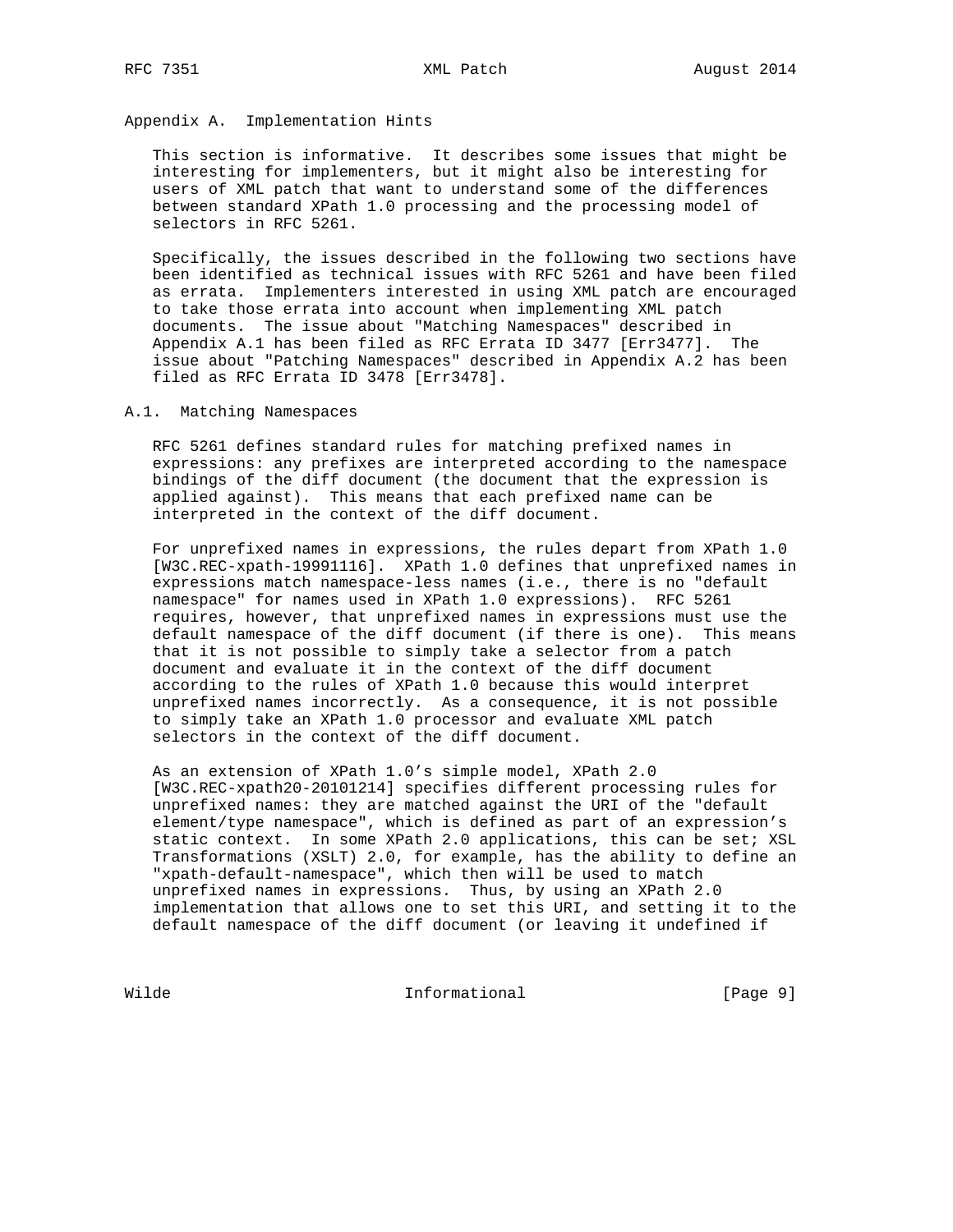there is no such default namespace), it is possible to use an out-of the-box XPath 2.0 implementation for evaluating XML patch selectors.

 Please keep in mind, however, that evaluating selectors is only one part of applying patches. When it comes to applying the actual patch operation, neither XPath 1.0 nor XPath 2.0 are sufficient because they do not preserve some of the information from the XML syntax (specifically namespace declarations) that is required to correctly apply patch operations. The following section describes this issue in more detail.

 Please note that [RFC5261], Section 4.2.2 on namespace matching explains XPath 2.0's rules incorrectly. For this reason, RFC Errata ID 3477 is available for Section 4.2.2 of RFC 5261.

## A.2. Patching Namespaces

 One of the issues when patching namespaces based on XPath is that XPath exposes namespaces differently than the XML 1.0 [W3C.REC-xml-20081126] syntax for XML namespaces [W3C.REC-xml-names-20091208]. In the XML syntax, a namespace is declared with an attribute using the reserved name or prefix "xmlns", and this results in this namespace being available recursively through the document tree. In XPath, the namespace declaration is not exposed as an attribute (i.e., the attribute, although syntactically an XML attribute, is not accessible in XPath), but the resulting namespace nodes are exposed recursively through the tree.

 RFC 5261 uses the terms "namespace declaration" and "namespace" almost interchangeably, but it is important to keep in mind that the namespace declaration is an XML syntax construct that is unavailable in XPath, while the namespace itself is a logical construct that is not visible in the XML syntax, but a result of a namespace declaration. The intent of RFC 5261 is to patch namespaces as if namespace declarations were patched; thus, it only allows patching namespace nodes on the element nodes where the namespace has been declared.

 Patching namespaces in XML patch is supposed to "emulate" the effect of actually changing the namespace declaration (which is why a namespace can only be patched at the element where it has been declared). Therefore, when patching a namespace, even though XPath's "namespace" axis is used, implementations have to make sure that not only the single selected namespace node is being patched but that all namespaces nodes resulting from the namespace declaration of this namespace are also patched accordingly.

Wilde **Informational Informational** [Page 10]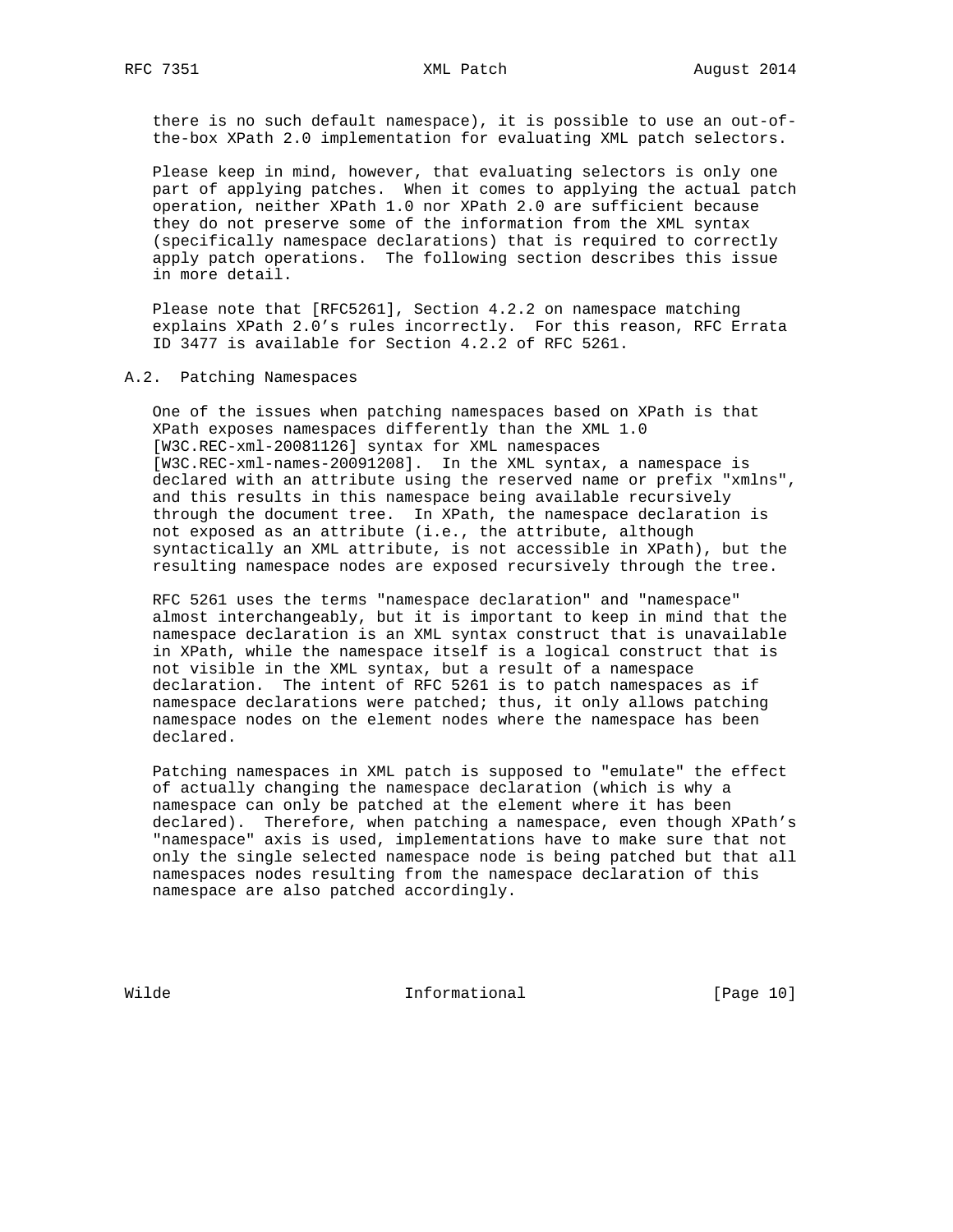This means that an implementation might have to descend into the tree, matching all namespace nodes with the selected prefix/URI pair recursively, until it encounters leaf elements or namespace declarations with the same prefix it is patching. Determining this requires access to the diff document beyond XPath, because, in XPath itself, namespace declarations are not represented; thus, such a recursive algorithm wouldn't know when to stop. Consider the following document:

```
 <x xmlns:a="tag:42">
    <y xmlns:a="tag:42"/>
\langle / x >
```
If this document is patched with a selector of  $/x/n$ amespace: : a, then only the namespace node on element x should be patched, even though the namespace node on element y has the same prefix/URI combination as the one on element x. However, determining that the repeated namespace declaration was present at all on element y is impossible when using XPath alone, which means that implementations must have an alternative way to determine the difference between the document above, and this one:

```
 <x xmlns:a="tag:42">
      <\frac{y}{z}\langle / x >
```
In this second example, patching with a selector of  $/x/n$ amespace: a should indeed change the namespace nodes on elements  $x$  and  $y$ , because they both have been derived from the same namespace declaration.

 The conclusion of these considerations is that for implementing XML patch, access closer to the XML syntax (specifically access to namespace declarations) is necessary. As a result, implementations attempting to exclusively use the XPath model for implementing XML patch will fail to correctly address certain edge cases (such as the one shown above).

 Note that XPath's specific limitations do not mean that it is impossible to use XML technologies other than XPath. The Document Object Model (DOM) [W3C.REC-DOM-Level-3-Core-20040407], for example, does expose namespace declaration attributes as regular attributes in the document tree; thus, they could be used to differentiate between the two variants shown above.

 Please note that RFC 5261, Section 4.4.3 (on replacing namespaces) mixes the terms "namespace declaration" and "namespace". For this reason, RFC Errata ID 3478 is available for Section 4.4.3 of RFC 5261.

Wilde **Informational Informational** [Page 11]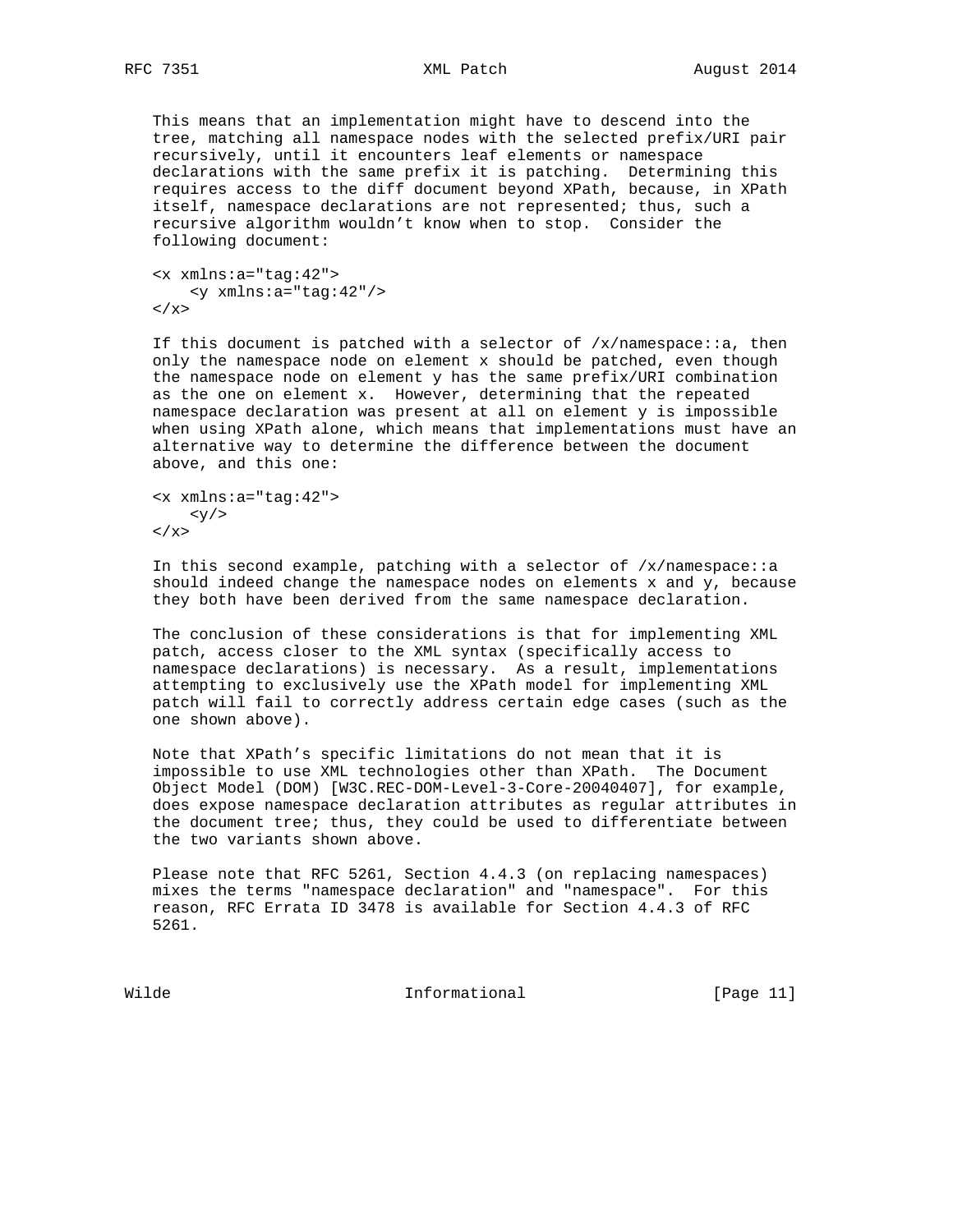# Appendix B. ABNF for RFC 5261

 RFC 5261 [RFC5261] does not contain an ABNF grammar for the allowed subset of XPath expressions but includes an XSD-based grammar in its type definition for operation types. In order to make implementation easier, this appendix contains an ABNF grammar that has been derived from the XSD expressions in RFC 5261. In the following grammar, "xpath" is the definition for the allowed XPath expressions for remove and replace operations, and "xpath-add" is the definition for the allowed XPath expressions for add operations. The names of all grammar productions are the ones used in the XSD-based grammar of RFC 5261.

Wilde **Informational Informational** [Page 12]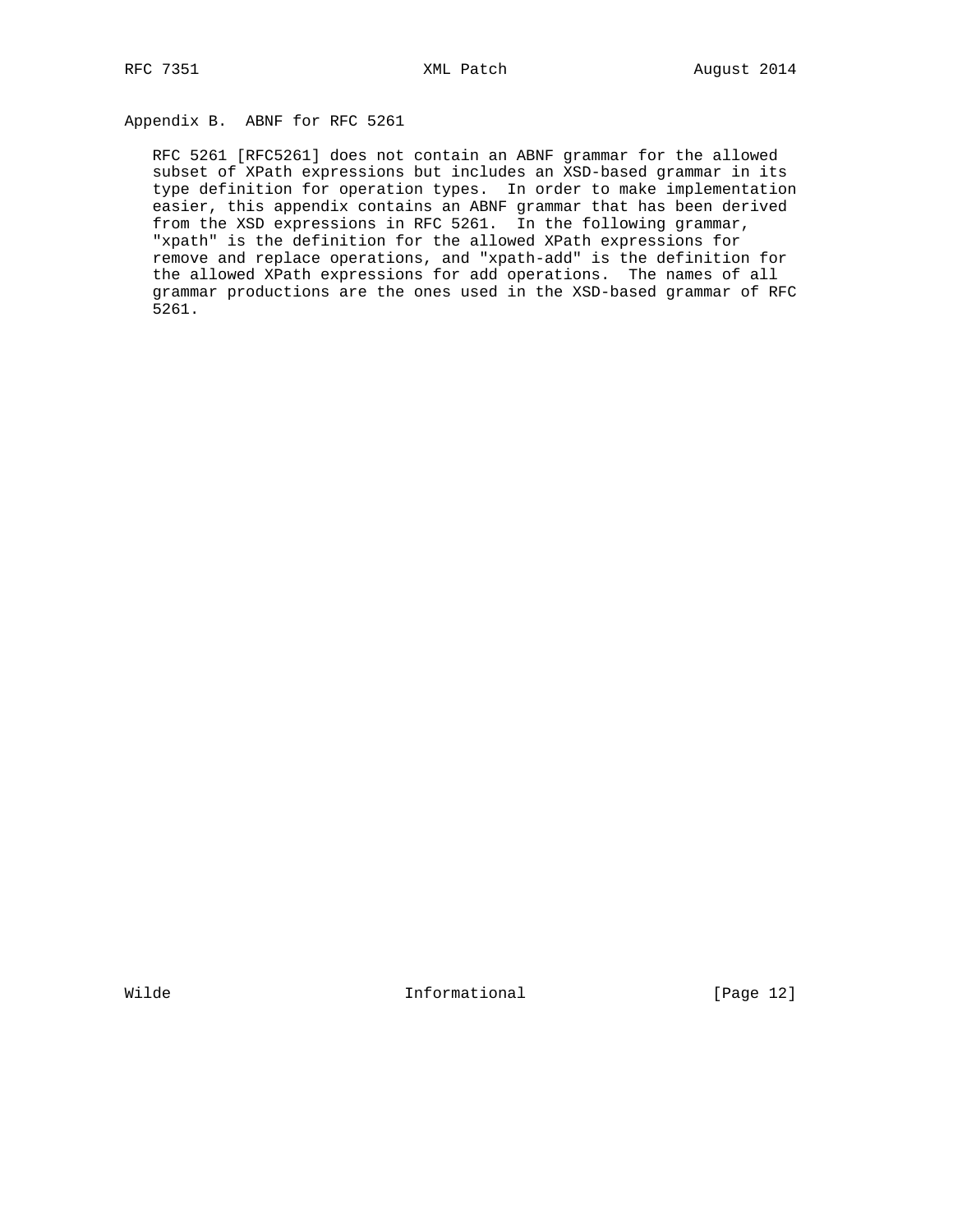| anychar   |         | $=$ $\frac{8x00 - ffffffff}{r}$                              |
|-----------|---------|--------------------------------------------------------------|
| ncname    |         | $= 1*8x00 - fffffffff$                                       |
| qname     | $=$     | [ ncname ":" ] ncname                                        |
| aname     | $=$     | "@" qname                                                    |
| pos       | $=$     | "[" 1*DIGIT "]"                                              |
| attr      |         | $=$ ( "[" aname "='" $0*$ anychar "']" ) /                   |
|           |         | $( "['']$ aname "=" DQUOTE $0*$ anychar DQUOTE "]" )         |
| valueq    | $=$     | "[" $($ qname $/$ "." $)$ "=" DQUOTE $0*$ anychar DQUOTE "]" |
| value     | $=$     | ( "[" ( $qname / "."$ ) "='" $0*anychar "']"$ ) / $valueq$   |
| cond      | $=$     | attr / value / pos                                           |
| step      | $=$     | (qname / "*" ) $0*cond$                                      |
| piq       | $=$     | 8x70.72.6f.63.65.73.73.69.6e.67.2d                           |
|           |         | x69.6e.73.74.72.75.63.74.69.6f.6e                            |
|           |         | ; "processing-instruction", case-sensitive                   |
|           |         | "(" [ DQUOTE ncname DQUOTE ] ")"                             |
| рi        |         | $=$ ( $\frac{1}{2}x70.72.6f.63.65.73.73.69.6e.67.2d$         |
|           |         | x69.6e.73.74.72.75.63.74.69.6f.6e                            |
|           |         | ; "processing-instruction", case-sensitive                   |
|           |         | "(" [ "'" ncname "'" ] ")" ) / piq                           |
| id        |         | = (%x69.64; "id", case-sensitive                             |
|           |         | "(" [ "'" ncname "'" ] ")" ) /                               |
|           |         | $(*x69.64 : "id", case-sensitive$                            |
|           |         | "(" [ DQUOTE ncname DQUOTE ] ")" )                           |
| com       | $=$ $-$ | %x63.6f.6d.6d.65.6e.74 ; "comment", case-sensitive<br>"(')   |
| text      | $=$     | $x74.65.78.74$ ; "text", case-sensitive                      |
|           |         | $"$ ( ) $"$                                                  |
| nspa      | $=$     | %x6e.61.6d.65.73.70.61.63.65 ; "namespace", case-sensitive   |
|           |         | $"::"$ ncname                                                |
| cnodes    | $=$     | ( text / com / pi ) [ pos ]                                  |
| child     |         | $=$ cnodes / step                                            |
| last      | $=$     | child / aname / nspa                                         |
| xpath     | $=$     | [ "/" ] ( ( id [ 0*( "/" step ) "/" last ] ) /               |
|           |         | $( 0*( step " / " ) last ) )$                                |
| xpath-add | $=$     | $[ "/"] ($ ( $id [ 0*( "/" step ) "/" child ] ) /$           |
|           |         | $0*($ step $*/"$ ) child ) )                                 |

 Please note that the "ncname" production listed above does not fully capture the constraints of the original XSD-based definition, where it is defined as "\i\c\*". DIGIT and DQUOTE are defined by the ABNF specification [RFC5234].

Wilde **Informational Informational** [Page 13]